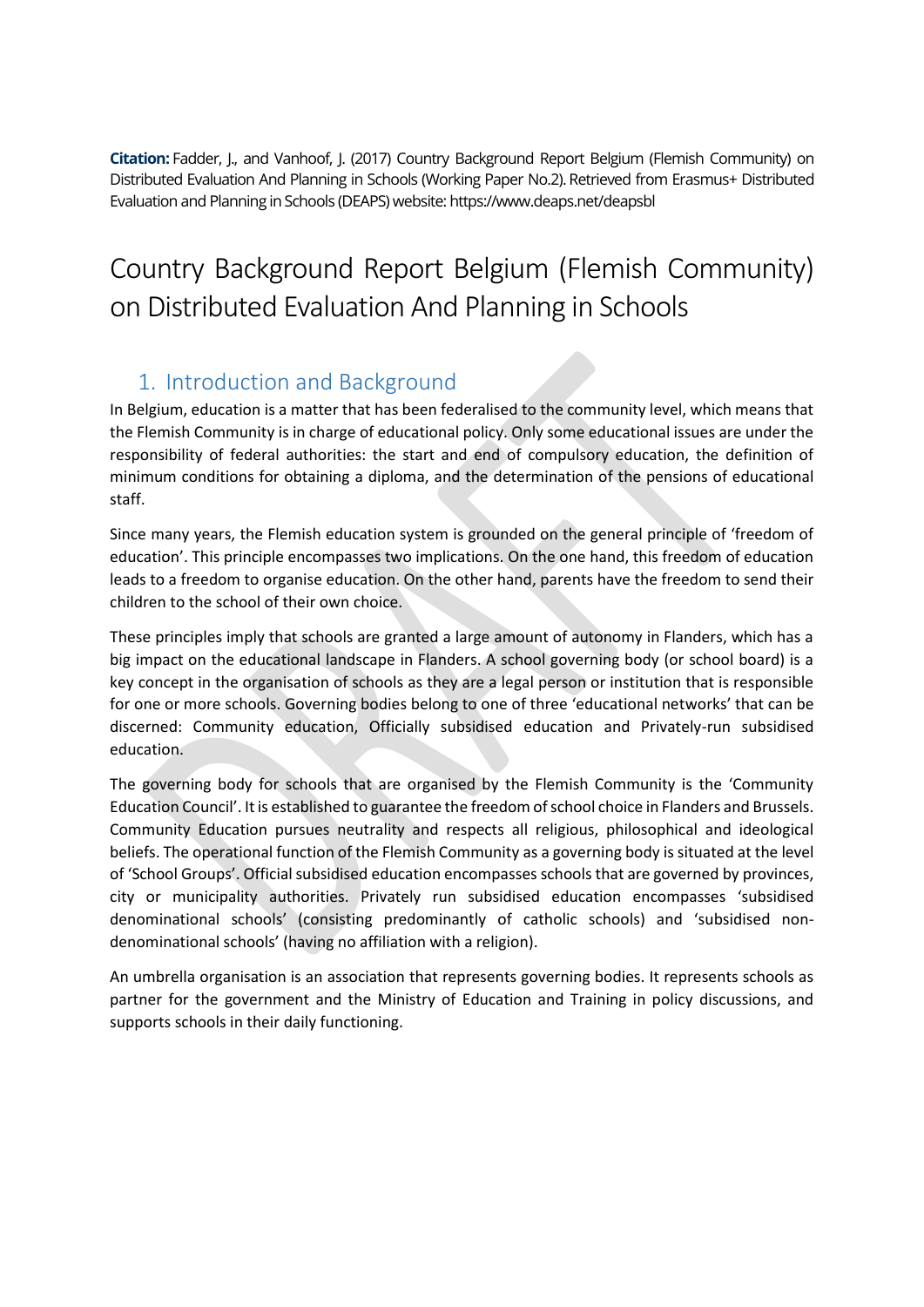

Figure 1 Educational networks, governing bodies and umbrella organisations in the Flemish Community

School governing bodies, who manage one or more schools, can develop their own vision on education. While the Flemish government has no responsibility in organising education, it is responsible for the quality that is attained. This implies that there is a tension between preserving the local autonomy of schools and the will to steer on quality. Therefore, the government sets out a regulation framework to safeguard the educational quality, by imposing minimal requirements that students should achieve.

### 2. Compulsory education in Belgium (Flanders)

#### 2.1 Early childhood and primary education

In Flanders, compulsory education starts for children on the first of September in the year they reach the age of six. However, this is not the start of primary education for most of the children. It is strongly stimulated that children, before entering compulsory education, to attend nursery school between the age of 2.5 and 6. Nursery school does not consist of official grades, but children are primarily grouped based on their age. Compulsory primary education in contrast, is structured in six grades within three levels. Children are supposed to go through these six grades in six years. Most commonly, teachers do not follow a class group throughout all years of primary education. Some schools are grouping children of different age in one classroom with one teacher. Also, the number of students per class is determined by the school itself. At the end of primary education, students obtain a certificate and make the transition to secondary education. If they do not obtain their certificate of primary education, they can still go to secondary education, based on their age, however, with restricted possibilities.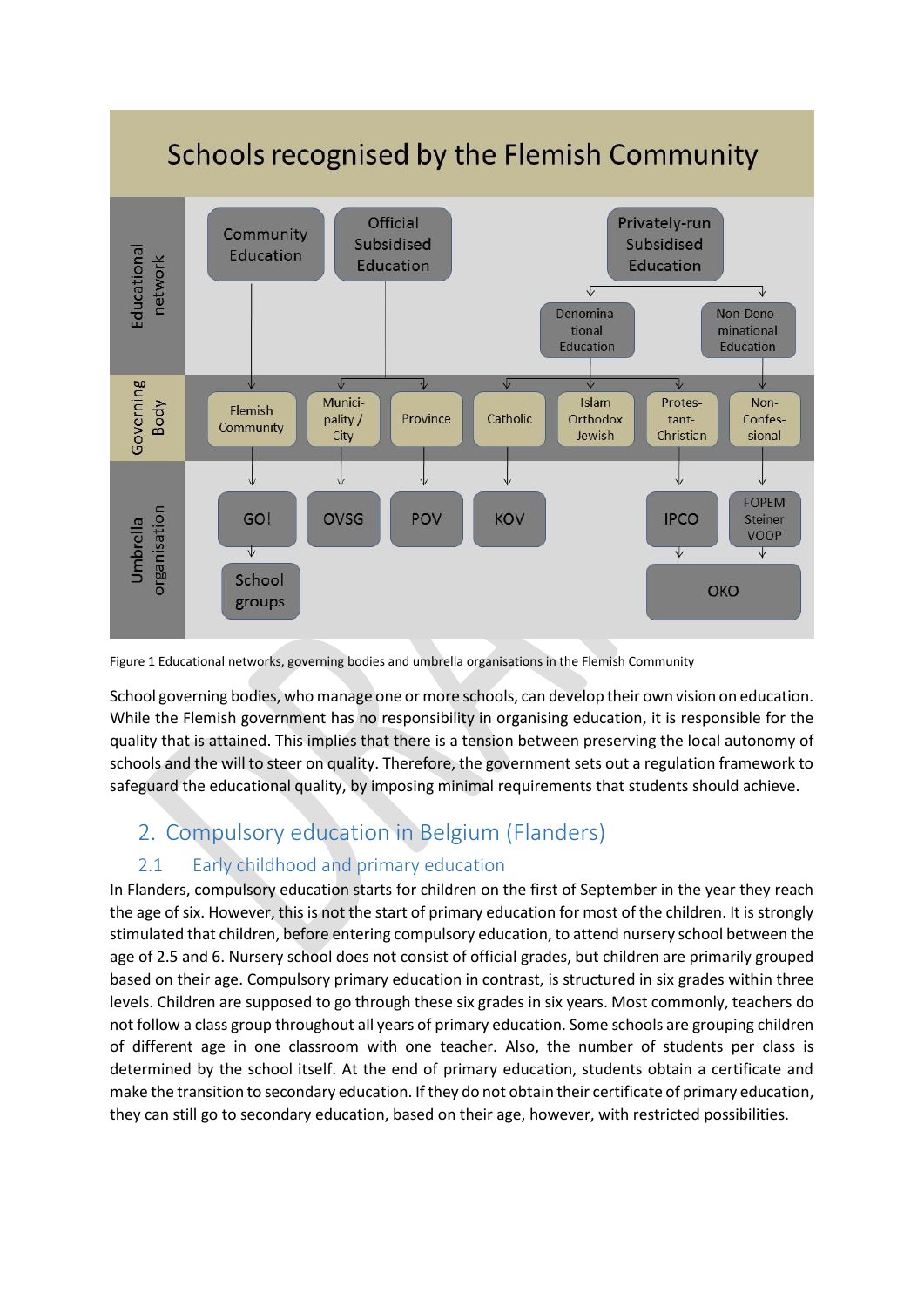

<span id="page-2-0"></span>Figure 2 Structure of the Flemish education system

#### 2.2 Secondary education

Students are supposed to go through secondary education in six or seven years, in three or four stages. In a first stage, students are oriented in two tracks. One track prepares students for vocational education. The other track provides general education. As from the second stage students can choose between different tracks. First, there is a vocational education track where students are primarily prepared to enter the labour market after their secondary schooling although their diploma allows them to enter higher education. Second, there is a technical track that places an emphasis on general and technical/theoretical subjects. After technical education, students can exercise a profession or pass on to higher education. Third, the arts education track combines a broad general education with active arts practice. After having finished arts education, students can also exercise a profession or enter higher education. Finally, general education places an emphasis on broad education. Students are not prepared for a specific profession. This track provides a firm foundation for passing on to higher education.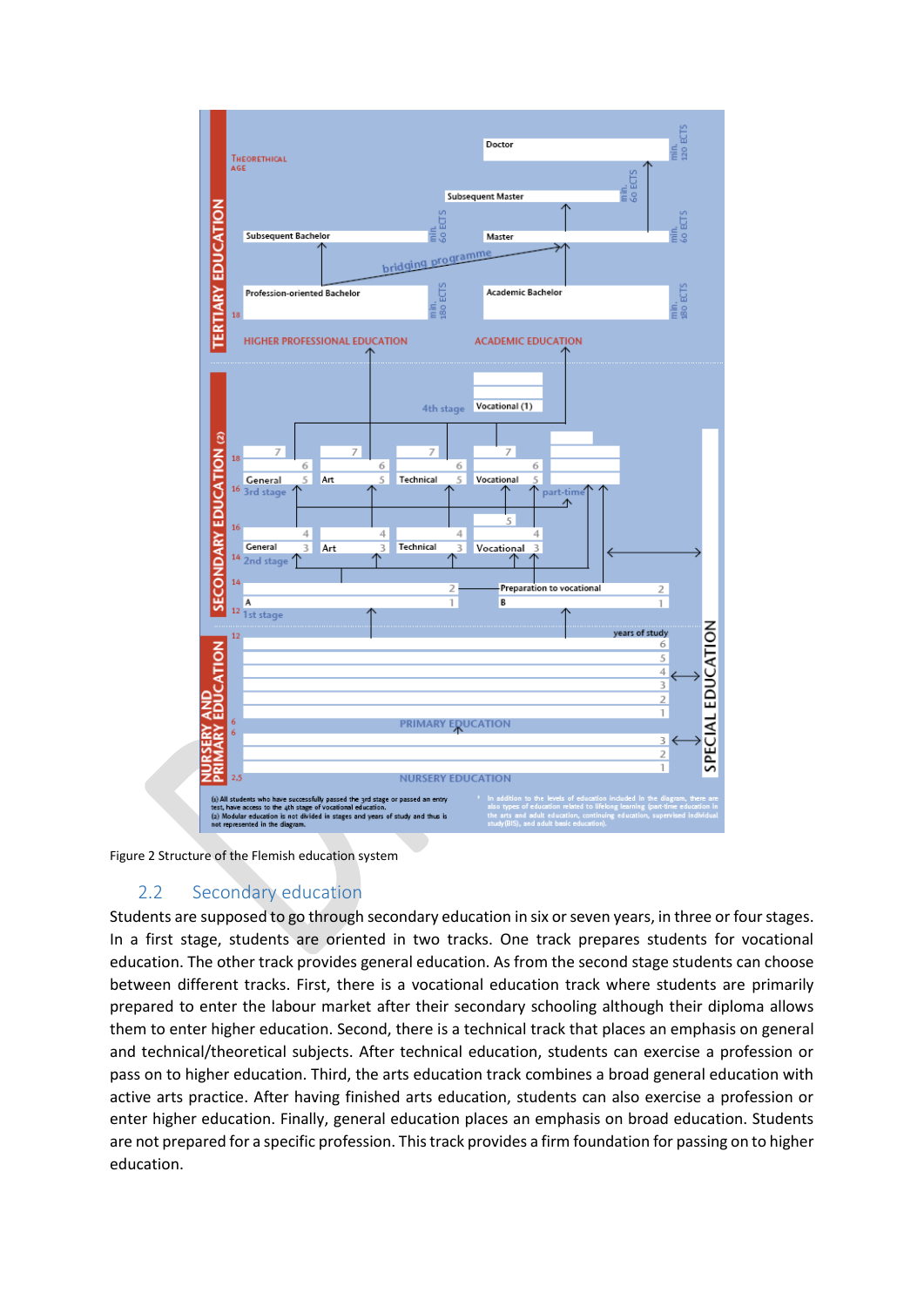Next to regular education there are special education schools both for primary and secondary level. Students are allowed in special education when they need special help. This may be due to students' physical or mental health, serious behavioural or emotional problems, or serious learning difficulties. However, a recent decree tends to enable students to attend regular education as much as possible through the provision of adequate guidance (Vlaams Ministerie van Onderwijs en Vorming, 2014).

Compulsory education ends on the child's eighteenth birthday or on June 30 of the calendar year in which the pupil reaches the age of 18. If a pupil stops going to school on his 18th birthday and does not finish the current school year, he does not have a right to a certificate or diploma which is awarded upon completing the course. For students who obtain a diploma of secondary education before the age of 18, compulsory education stops at that moment. In principle, all schools are mixed sex as a school is not allowed to refuse pupils on grounds of gender.

## 3. Brief overview of School Evaluation in Belgium (Flanders)

In order to understand how schools are evaluated, it is vital to understand the broader perspective on the evaluation and assessment framework installed in Flemish education. Evaluation and assessment operates at different levels and several initiatives are undertaken to establish an information-rich environment. It allows to identify how effectively schools, and the education system in general, contribute in the realisation of the attainment targets and development objectives set by the government.

#### 3.1.1 Freedom of education

Traditionally, schools are given a considerable amount of responsibility. They are granted the autonomy in defining and developing quality education, which is in line with the principle of Freedom of education. Consequently, this basic principle has also an impact on how assessment and evaluation is given shape in the education system. After all, the government or the Ministry of Education and Training are supposed not to interfere in the pedagogical and education processesin schools. However, in recent decades external evaluation has been given an increasingly important role. Education was critically questioned for its processes and outputs, leading to an increasing tendency towards more accountability. In this context the implementation of attainment targets and development objectives was set up. These minimal quality conditions were imposed by the Flemish government in exchange for recognition and financing or subsidising. From the perspective of the Flemish authorities this was an attempt to safeguard and steer on the quality of the education system. However, the Flemish government has not the authority to check whether students achieve the minimal requirements. How students are tested on their attainment lies within the pedagogical autonomy of schools. This also means that there is no public data available on how well students are performing, and to what extent schools are contributing in student achievement. This implies that a general framework on quality assurance needed to allow control over the quality delivered by schools and teachers with respect for their own view on quality on the one hand, and a control of the minimal quality conditions put forward by the Flemish government on the other hand.

#### 3.1.2 Schools as central actor in quality assurance

Due to the acquired autonomy, schools and teachers have a central role to play in quality assurance and school evaluation. As prescribed by the Decree on the Quality of Education (Vlaams Ministerie van Onderwijs en Vorming, 2009), schools are the first to be held accountable for the quality they deliver rather than the Ministry for Education and Training (see [Figure 2\)](#page-2-0).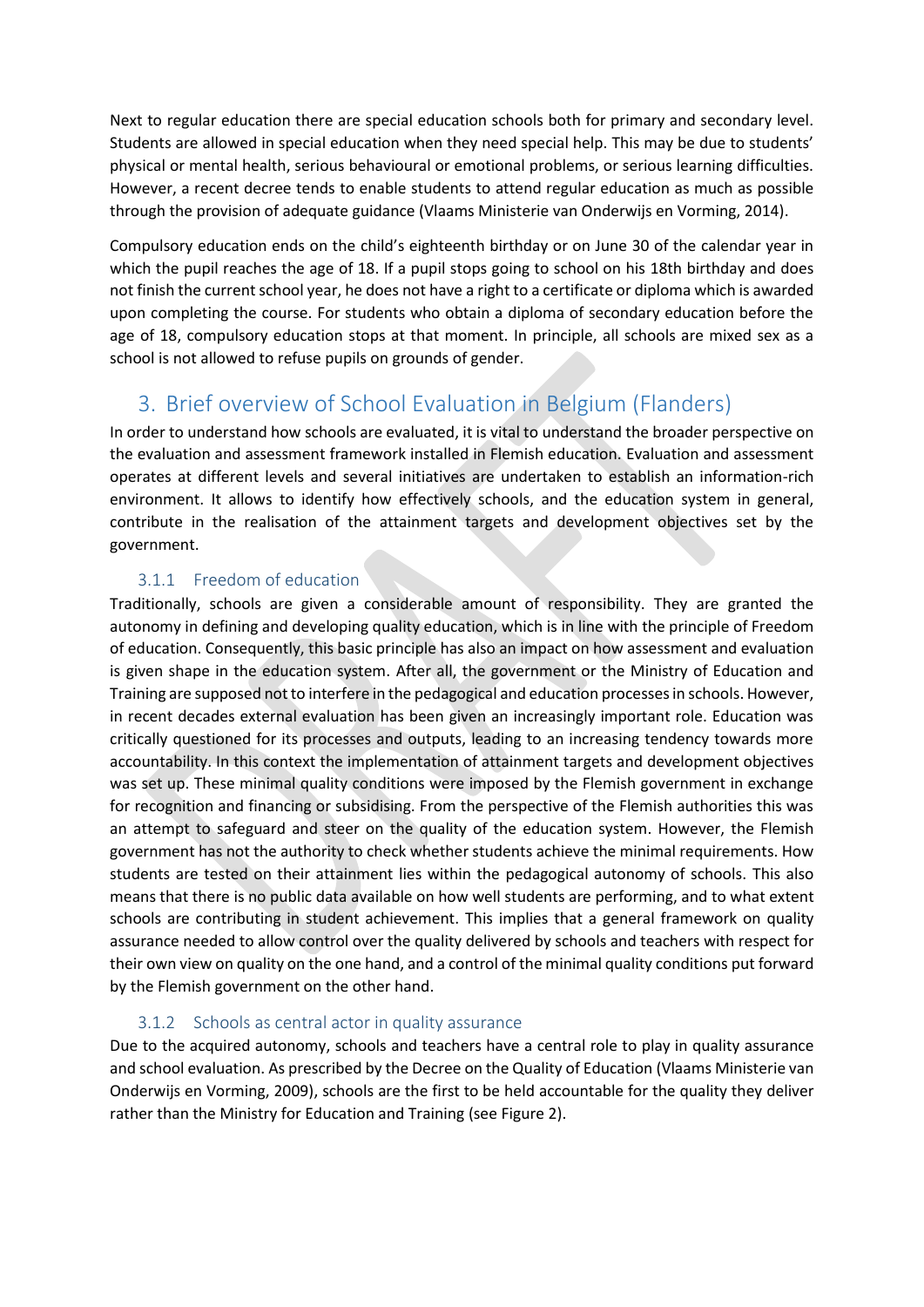

#### Figure 3 Quality Assurance Triangle in Flemish Education

In principle, the performance of an internal evaluation or school self-evaluation is not mandatory, schools are required to safeguard and monitor their educational quality themselves. Given the increased autonomy this means that schools need to strengthen their policy-making capacities to benefit from the freedom they have to develop their school into a more effective, efficient and innovative organisation (Vanhoof, Deneire, & Van Petegem, 2011). How schools need to perform such internal evaluations is, however, not stipulated by the government.

An important partner for schools to support them in quality assurance efforts are the Pedagogical Advisory Services, which are linked to each of the Umbrella Organisations in Flanders. They deliver professional support to schools on in-service training of teachers, the conduct of self-evaluations and quality assurance (including student assessment and teacher appraisal). They also foster the policymaking capacities of schools in order to let them make optimal use of their autonomy. They also have a role to play in external evaluation. When an external evaluation turns out negatively, the school receives mandatory support from the pedagogical advisory service of their umbrella organisation.

External evaluation is conducted by the Inspectorate, which is an autonomous body under the jurisdiction of the Minister of Education. An external inspection has the task to monitor and promote the quality of education and, therefore, aims for both improvement and accountability through the continuous cycles of evaluation. The government has made the choice to adopt the CIPO (Context, Input, Process and Output) framework into legislation on school evaluation. It is responsive for the local context and autonomy of schools, while it provides a framework that enables to verify variables at different stages in the educational process in order to review schools. The Decree on Quality of Education stipulates that the inspection controls to what extent schools have made informed choices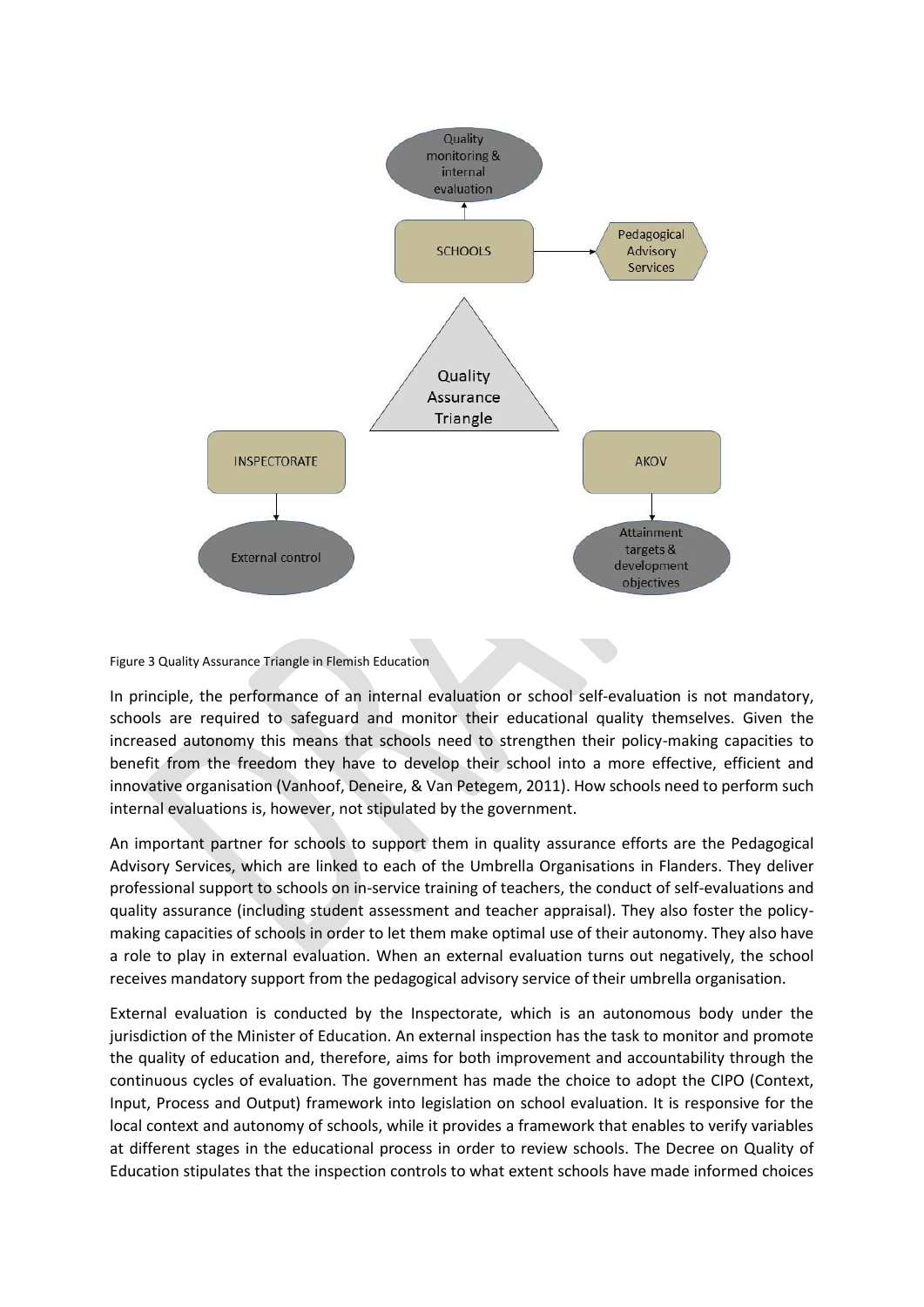that ensure that students achieve the attainment targets and development goals. The inspection also assesses whether or not schools systematically monitor their own quality. Finally, inspection controls whether or not the 'habitability, safety and hygiene' of the school infrastructure meets the legal requirements.

As mentioned earlier, the Flemish Ministry for Education and Training does not impose a definition of (high) quality education. However, the Agency for Quality Assurance in Education and Training (AKOV), which operates under the authority of the Flemish Ministry of Education and Training, has a pivotal role in overseeing and improving the quality of Flemish education. It sets out the minimal standards that should be met by schools in order to provide quality education. More precisely the agency maps out the attainment targets and development objectives. These provide a framework for both internal and external evaluation.

### 4. Overview of DEAPS strategies in Belgium (Flanders)

### 4.1 Regulated participation of stakeholders

In terms of Distributed Evaluation And Planning in Schools, there has been given attention to different stakeholders' voice within schools. The Flemish government has made some statutory provision for parents, teachers and representatives of the local community to participate in the policymaking of primary and secondary schools. The Decree for Participation in Schools and the Flemish Education Council (Vlaams Ministerie van Onderwijs en Vorming, 2004) regulates the bodies where consultation and participation is expected. The most important bodies are discussed below.

#### 4.1.1 School council

The school council enables parents, staff, the local community and, in secondary education, students to participate in the policymaking of schools with an equal amount of representatives. Mainly, the school council discusses with and informs parents, staff and students (i.e. the representatives) about the school's functioning. Members of each section are elected by respectively the parent council, pedagogical council and student council. Representatives for the local community are co-opted by the other members of the school council. Basically, the school council is a body that provides the school governing body with advice on the profile of the school leader, the staff professional development plan or collaboration with other schools or external partners. Furthermore, the governing body of the school discusses issues like the school rules or construction works with the school council.

The advice of the school council is not binding. The final decision lies with the governing body. However, when an advice of the school council is not followed, the school governing body needs to substantiate its decision.

#### 4.1.2 Student and parent councils

According to the Decree on Participation schools need to facilitate the installation of a student council and a parent council in schools.

A student council is an advisory body elected by and consisting of students. Its purpose is to enhance the dialogue between students and the school management, students and teachers, and among students. It can give and be asked for advice on all topics that are of interest to students. Furthermore, the school management is obliged to inform the student council on all student-related topics. Primary schools need to install a student council when 10% of all students between the age of 11 and 13 ask for it. A parent council needs to be installed when at least 10% of all parents ask for such a council.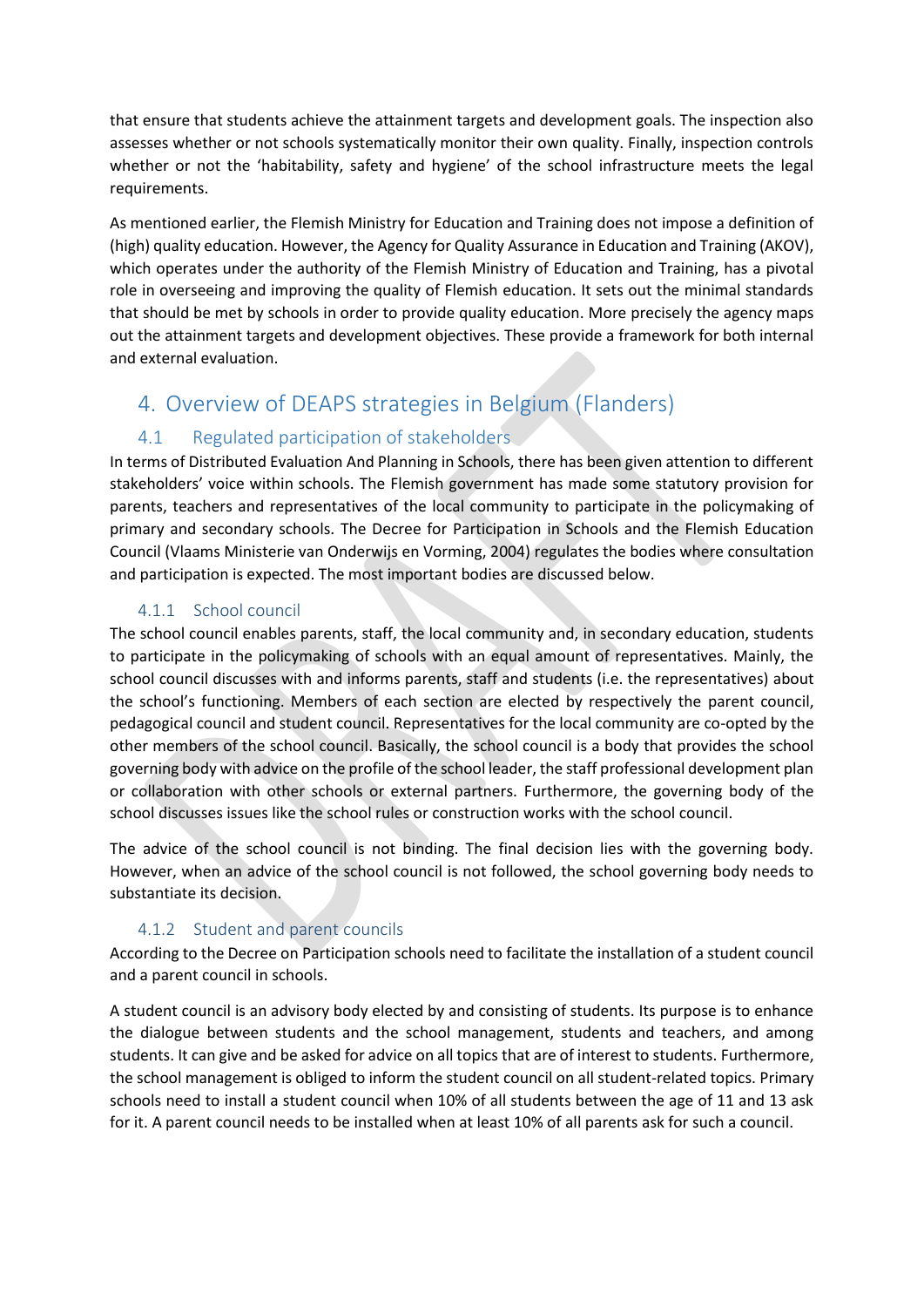### 4.2 Unregulated initiatives on DEAPS in Belgium (Flanders)

While the Decree on Participation in schools assures the participation of different voices in the policymaking in schools, there is no legal representation in the evaluation of schools. Moreover, the principle of Freedom of education and the Decree on Quality of Education makes schools particularly autonomous in their internal evaluation efforts. How a school's stakeholders are involved in evaluation mechanisms and strategies is entirely up to the individual school.

Under the impetus that schools are expected to execute some form of internal evaluation, many schools have started initiatives in that direction in the past years (Vanhoof & Van Petegem, 2010). In connection to this increased use of internal evaluation, an awareness has risen in schools to involve different voices in their evaluation strategies. Different stakeholders could be thought off to be given a role in schools' evaluation process. Mostly it concerns stakeholders that are closely linked to the educational process such as teachers, students or, to a lesser extent, parents.

In the sections below, some initiatives in the framework of DEAP strategies are described without having the ambition to be exhaustive.

#### 4.2.1 School self-evaluations

One initiative of internal evaluation where schools can involve different stakeholders is an organisational self-evaluation. School self-evaluation as it is often called can be defined as a systematic process, wherein well-chosen participants describe and judge their own functioning. Ultimately, such a school self-evaluation has the aim to take decisions and undertake actions in the framework of school development (Vanhoof & Van Petegem, 2010).

Such a school self-evaluation can be undertaken by means of different techniques. Often, schools make use of a survey instrument that focusses on a certain topic or series of topics of a school's functioning. Participants are then asked to give their perception of the actual performance of the school and to make a judgement of that. Next to administering a survey among the participants, another possibility is conducting a focus group, possibly led by an external facilitator. This technique starts from the same basic principle that relies on the perception of participants on a series of topics. Often the subject of a school self-evaluation is inspired by school effectiveness research that identifies aspects that enhances the effectiveness of organisational processes in the school such as distributed leadership or the innovative capacity of the school.

A central element in the conduct of school self-evaluation is who is asked to participate. This responsibility lies within the school or whoever initiates the school self-evaluation. In many instances it is acknowledged that teachers have a clear insight in the operations of their school because of their day-to-day experiences. To a lesser extent students and especially parents are involved in this method of internal evaluation. However, the method of school self-evaluation is usable in different contexts and is not restricted to one group of participants. Apparently, the involvement of other groups of respondents, apart from teachers, generates (practical) challenges that are difficult to overcome. A school needs to consider thoroughly what information it wants to collect and from whom.

#### 4.2.2 Collegial visits

In the framework of quality assurance, a rather unique initiative is the strategy of 'collegial' visits. This strategy bridges in a way strategies for internal evaluation with aspects of external evaluation. The basic principle here is that a team of teachers from other schools visit a school to provide them advice for further school development based on their professional judgement (Cautreels & Van Petegem, 2006).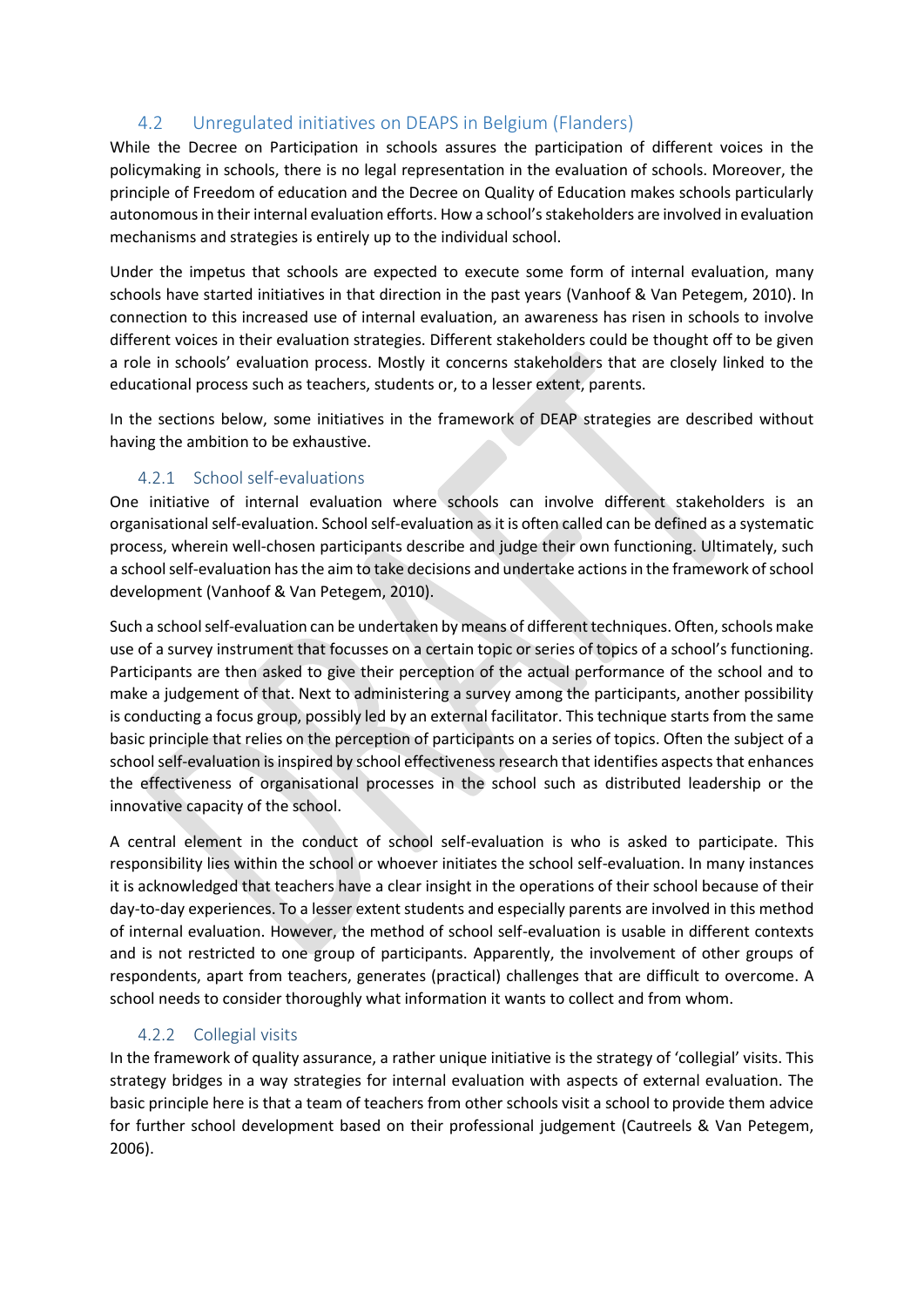A collegial visit starts with a well-considered team of teachers or school leaders from two or more schools. On a voluntary basis the team alternately visits each of the schools and asks questions and gathers information on the quality of the visited school and the initiatives they undertake to improve their delivered quality. Based on this information the team makes a professional judgement provides the visited school with advice and recommendations on what steps can be taken to further develop and improve the delivered educational quality. Note that the collegial advice and recommendations are not binding and that the individual school decides autonomously on which conclusions it adopts.

Underlying this strategy of a 'critical friend', it is essential that there is a sense of confidentiality and respect towards each other. Also, the professional judgement is key and requires therefore a team which consists of members that are experienced with the daily processes in schools. Teachers and school leaders are privileged partners in this context. However, it is also considered valuable to co-opt other stakeholders such as parents, administrative staff or an educational expert in the team. Of course, there needs to be a consensus within the 'collegial visit'-team about who is involved.

#### 4.2.3 Teachers Learning from Students

In contrast to the two preceding initiatives this last evaluation strategy in the framework of quality improvement is situated at classroom level. The instrument *Teachers Learning from Students* (TLS) starts from two perspectives (Van Petegem, Deneire, & Cautreels, 2008). Firstly, teachers are performing a self-evaluation and, secondly, students provide teachers with feedback. Research has already demonstrated that student have very valuable and critical insight on the functioning of teachers in the classroom.

The TLS-instrument is based on school effectiveness research, where process variables at classroom level are identified have an effect on student achievement. The TLS-instrument focusses on, among others, classroom climate aspects and to what extent teachers provide students with feedback and encourage them by reinforcement.

The TLS initiative is a response to an increased interest for students to participate in quality assurance and quality improvement strategies. Simultaneously it meets the renewed attention for primary educational processes.

#### 4.2.4 Local initiatives

Next to common known instruments and strategies, there are also local initiatives. We found an example where a school is explicitly involving different stakeholders in their strategic planning. In the development of a (revised) vision statement they actively consult representatives of different stakeholder groups (Hannes & Vanhoof, 2017). In a first stage the school invited regional and local politicians, local entrepreneurs, persons in charge of trainee posts, former teachers and former students. In a second stage also the school's neighbours, a former inspector and representatives of local anti-poverty organisations.

Another example is a school that actively engage with the field of action of former students in order to evaluate the delivered curriculum (Silkens, 2017). The school created a working group which is responsible to maintain contact with employers of their former students. By doing so they aim to identify topics that were not addressed or competencies that were not developed during students' education which are seen as necessary.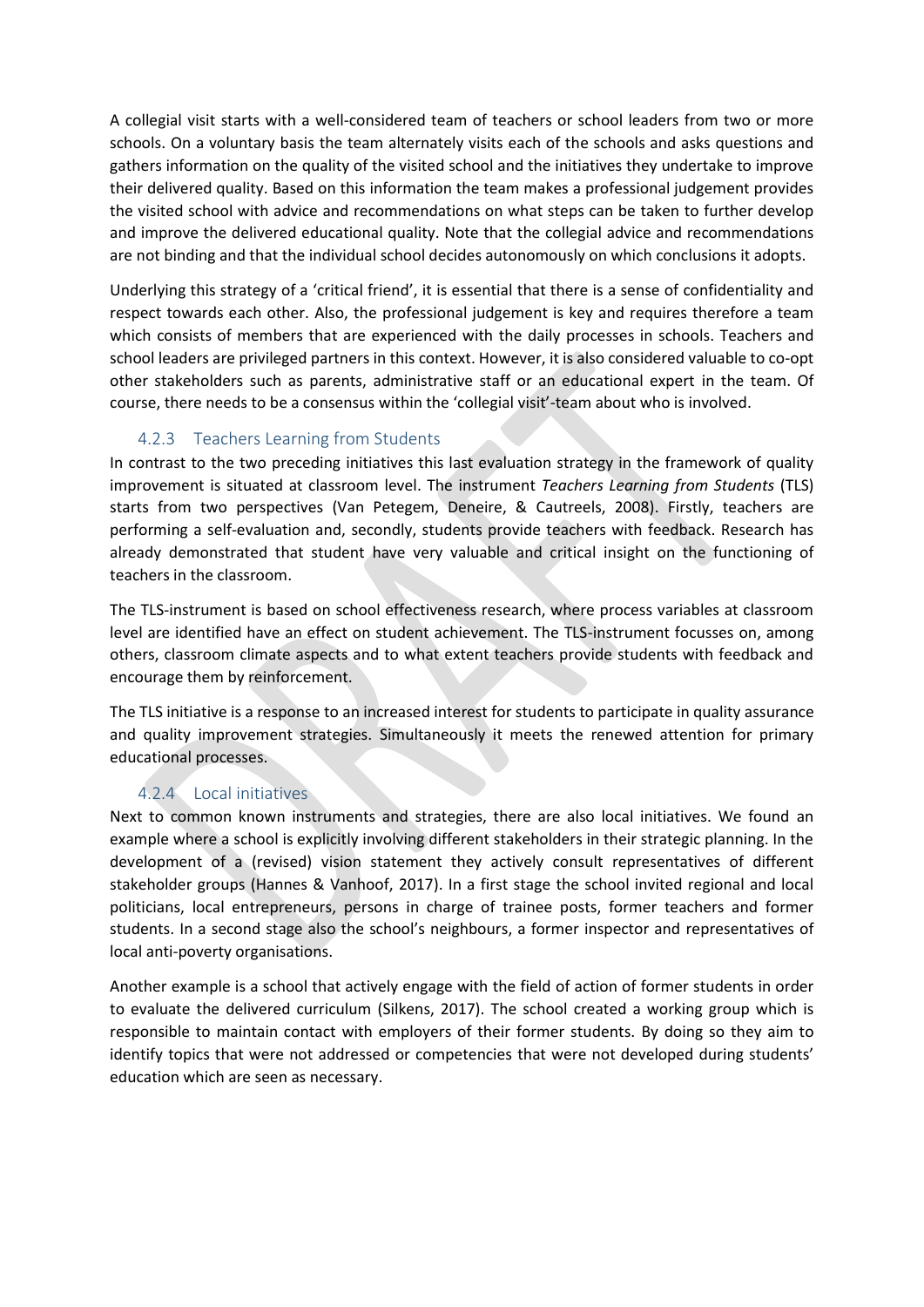### 5. Discussion and conclusion

Flemish schools are granted a high amount of autonomy in how they organise education. This is also reflected in school evaluation regulations and processes. There is a minimal steering of the central authorities from the Flemish government on the education system. However, the government has imposed minimal requirement about what students should achieve, but there are no central exams to identify whether students indeed attain the minimal requirements. It is the school that is responsible to keep track of students' performances and grant students' diploma's.

Within the quality assurance system schools are given the most prominent role. They are a central actor within a system that aims to combine both external and internal evaluation. External evaluation is executed by the Inspectorate and aims to verify whether schools makes informed choices to ensure that students achieve the minimal requirements set by the government and whether schools systematically monitor their own quality.

This imposed monitoring of the own quality is the impetus for schools to perform internal evaluations. How schools should perform such internal evaluations is not stipulated by the government, and lies within the power of the school. This means that there is a high extent of variation among schools in the execution of internal evaluations.

The concept of Distributed Evaluation And Planning in Schools starts from the perspective that the involvement of different stakeholders in schools' evaluation and planning is crucial. It must be concluded that despite the assurance of participation of different stakeholders by decree, no clear evidence is available on what role these stakeholder groups currently play in the evaluation of schools and their policy-making.

It must be acknowledged that there are several initiatives taken that enhance the capacity of schools to involve different stakeholder voices in a prominent role. This is, at least, an indication that the awareness has risen in schools about the importance of adopting different stakeholders' views in their evaluation and quality assurance practices.

Some questions about the involvement of stakeholders are still unanswered, and more research should address these issues. Up till now it is not known to what extent schools in Flanders indeed make use of their autonomy to involve different stakeholders in their evaluation strategies. It is also unsure whether schools have the necessary capacity and tools to involve different stakeholders in their internal evaluation practices. Further research could also look into the conditions that are necessary to foster a distributed evaluation and planning strategy in schools, or what schools are experiencing as obstacles with such a distributed strategy.

### 6. References

- Cautreels, P., & Van Petegem, P. (2006). *Ik zie, ik zie wat jij niet ziet. Collegiale visitatie als hefboom voor schoolontwikkeling. [I see, I see what you can't see. Collegial visits as a catalyst for school development.]*. Mechelen: Wolters Plantyn.
- Hannes, M., & Vanhoof, S. (2017). De school door de bril van lokale partners. Het stakeholdersoverleg als platform voor kwaliteitszorg. [The school through the lens of local partners. Stakeholder meetings as a platform for quality assurance.]. In J. Vanhoof & G. De Ruytter (Eds.), *De rol van externen in kwaliteitszorg. Vreemde ogen doen spreken. [The role of third parties in quality assurance.]*. Brussel: Politeia.
- Silkens, S. (2017). Een tevredenheidsbevraging op het werkveld van je oud-studenten. Een stappenplan om de kwaliteit van je opleiding te optimaliseren. [A satisfaction survey among your former